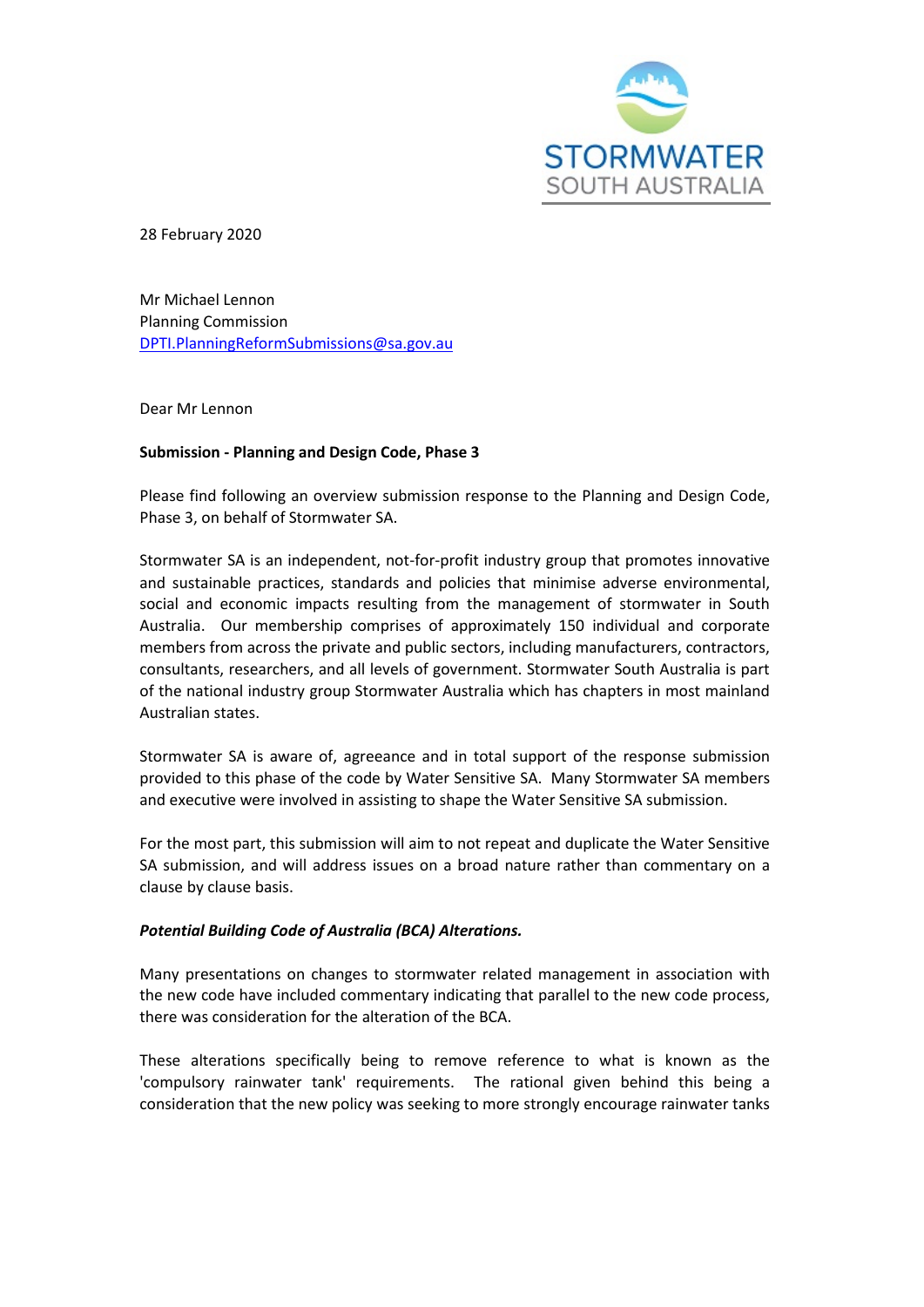

at the planning stage of assessment and that master planned of the like of 'Lightsview', which present alternate methods of precinct scale harvest and delivery of recycled water to dwellings, should not be hamstrung by the compulsory requirement.

There is no argument that the scale and associated performance of the existing compulsorily rainwater tank requirements, introduced as a water conservation measure at the end of the millennium drought, are due for review and reconsideration in context with current era understanding of the water and stormwater needs and requirements of our community and supporting infrastructure management.

The importance of rainwater harvest and use tanks in our current developing urban environments now goes well beyond just water conservation. Rainwater harvest and use tanks in most urban infill scenarios provide for the most efficient, practical, effective and economic manner of managing the desired performance outcomes for the multiple facets of good stormwater management. Performance outcomes which are supported and called for by the State Government Water Sensitive Urban Design (WSUD) Policy.

Stormwater quality improvements and stormwater volume reduction are very difficult to achieve in small to medium scale urban infill development via techniques other than stormwater harvest and use tanks. The amount and frequency of use of the harvested water back within toilets, laundries and hot water systems of residential development are pivotal in achieving the targeted performance in these areas.

Relocating rainwater tanks and associated technical performance requirements from the BCA to the planning phases of the development process, severely limits the ability to ensure the technical integrity of the design and arrangements of these systems.

Further based on the 'on balanced consideration' approach of planning assessment and decision making, it will always at the discretion of the planning assessment office or culture of a planning organisation, as to the level of importance or weighting to be provided to stormwater management and hence tank installation within new developments.

The retention in the BCA of better considered rainwater harvest and use tanks, cognisant of the role they play in the greater stormwater management picture, is considered imperative.

It is agreed that for master planned developments of nature of 'Lightview' which accommodate an appropriate precinct scale stormwater management approach, as well as, harvesting and delivery of recycled water back to individual development sites, should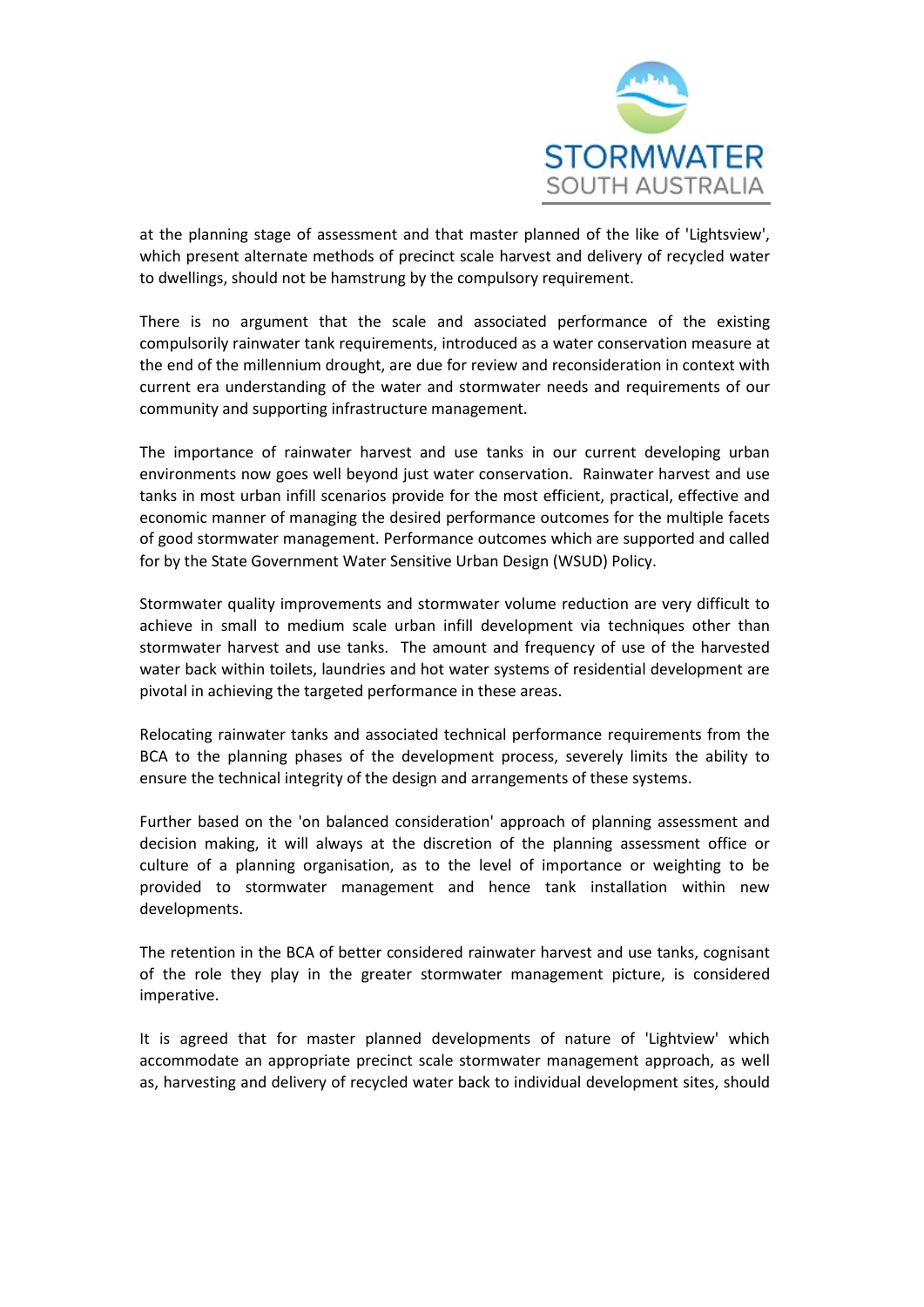

justifiably be accommodated provisions within the BCA which exclude them from the individual property bases rainwater tanks and associated features.

### *Loopholes and Compliance*

One of the biggest current barriers to the effective implementation of site based stormwater management and rainwater tank measures within new development, are the mechanisms and timing allowances associated with the occupancy and completion of developments post the granting of development approval.

At present developers are well within their rights to hand over to new home purchasers properties which are deficient of the rainwater tanks and stormwater management measures approved and required in association with these developments.

Similarly to driveways and landscaping, 'stormwater by owner' is a common exclusion to the home building contract. Where the absence of completed landscaping or a driveway is evidently obvious to the new home owner, the requirement of the new home owner to implement elaborate stormwater management measure or rainwater harvest and use tanks is quite commonly not obvious or clearly highlighted to the new homeowner.

Under current arrangements, the ability for Local Government to undertake development compliance action on the non-conformance of stormwater management or rainwater harvest and re-use tanks, is not possible until the new home owner has taken over the property.

This current arrangement does not result in positive outcomes for the customers and community or for the management of the impacts of development on the public stormwater networks.

It cannot be more strongly recommended that measures be implemented in association with the new planning policy which require the 'installation and functional operation of all stormwater management and rainwater collection and use measures, to occur prior to occupation of the development'.

It is believed that a mechanism of this nature, which required stormwater management and rainwater harvest and use measure to be implemented at the time of construction of the dwelling would act to genuinely deliver the expected and approved performance of the development.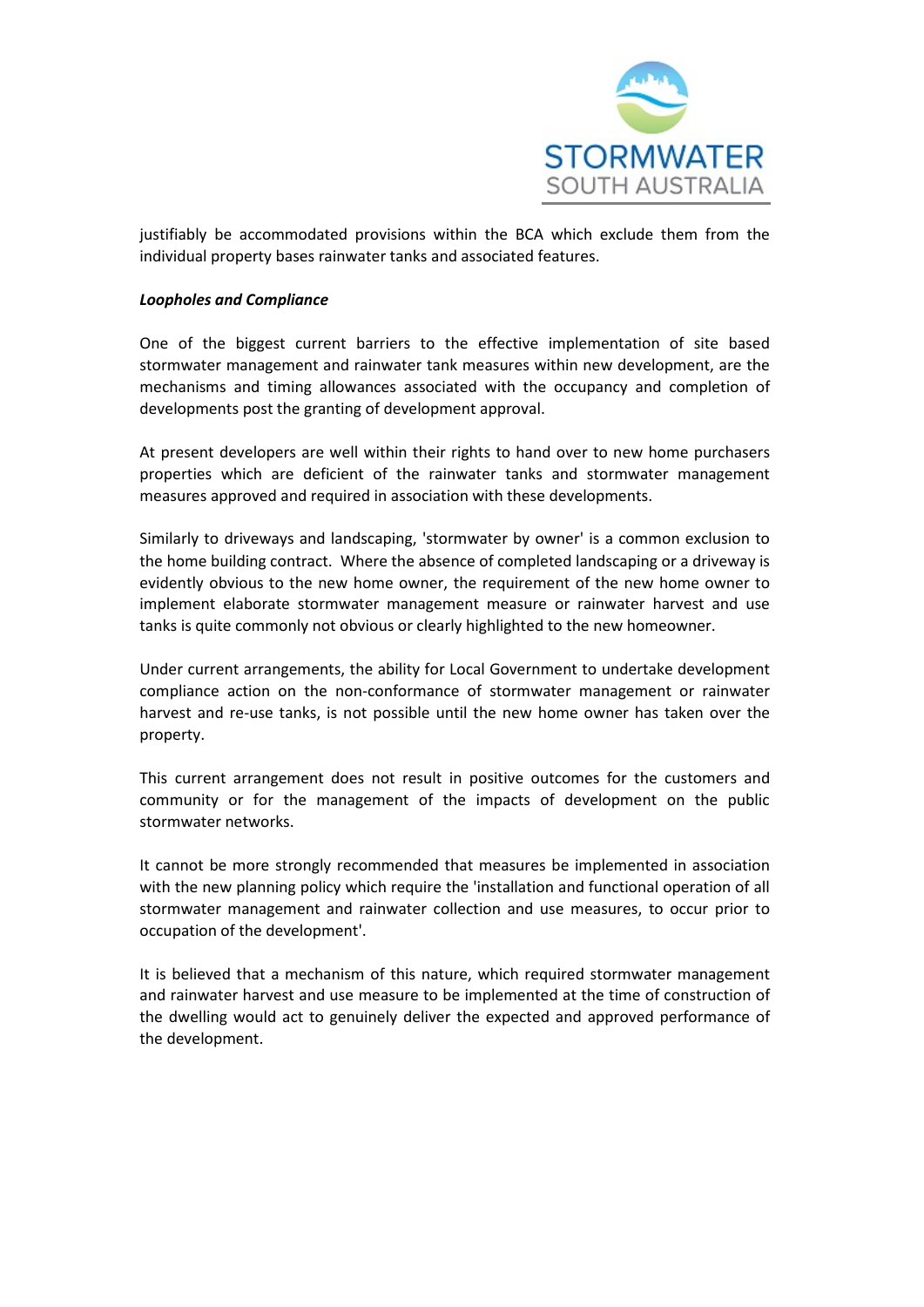

### *Flood Protection - Non Residential Properties*

It is our understanding that under the new code many or all non-residential developments would be excluded from provisions calling for the consideration of flood protection or flood related impacts, and this is at complete odds with the current consideration under most development plans.

We would consider it of extremely high importance to ensure that appropriate provisions in relation to flood protection and flood related impacts were preserved and included within the new code, and am aware of no reasonable justification as to why these provisions or protections would be proposed to be removed in the first place.

During the late 90/early 2000s, one of Adelaide's leading Hydrologists within many years' experience in the Government flood monitoring and prediction sector, undertook a detailed investigation and study into the impacts and cost flooding on the industrial and commercial area of Mile End. This study outlined the extreme costs and impact on these businesses and associated economy and was a large impetus behind the commencement of the Brown Hill and Keswick Creek Flood Mapping and Stormwater Master Plan project.

Since the release of the flood mapping for this area in 2003, many new development have been undertaken in this Mile End area and all have been afforded not only flood protection measures, but also design considerations to ensure the developments do not adversely impact the predicated behaviour of the flooding. These developments include the Mile End Homemaker Centre, Bunnings Mile End and numerous other Bulky Goods, motor vehicle servicing facilities, retail and industry sites.

One only needs to look at the sensitive on impacts to businesses and industries effected by the recently bushfires in regional Adelaide. The recognition of the importance of mitigating natural disaster impacts on businesses, employment and the associated economy has been a critical conversation in the aftermath of these fires. It would be considered that to a large part the some conversation would relate to the natural disaster of flooding and as such, reinforce the importance of mitigating the impacts of flooding when the opportunity arises at new development stage.

# *Flood Mapping*

There are concerns that based on the varied manner in which different types of existing and historical flood mapping is either reference in or utilised in parallel with existing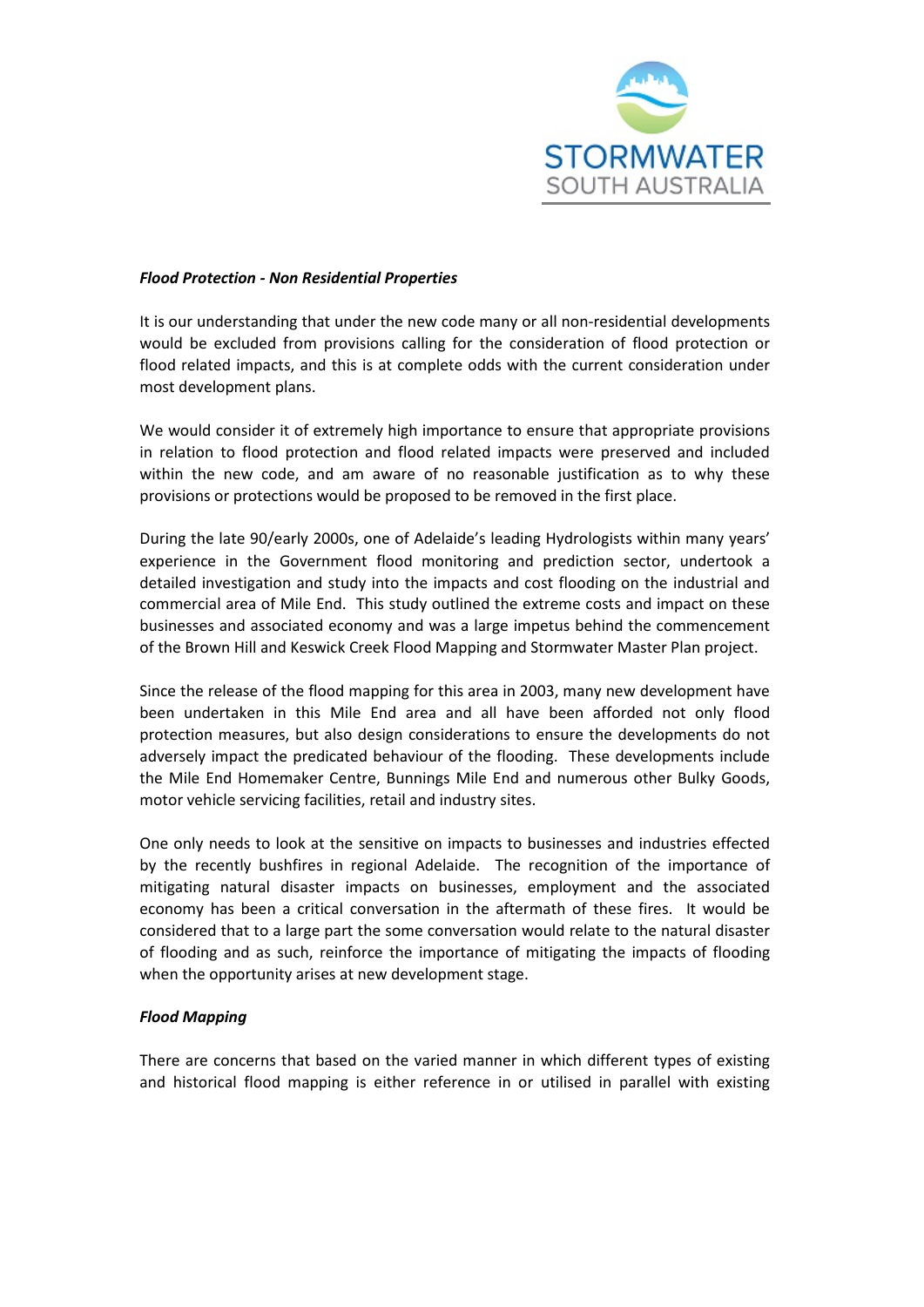

development plans, the proposed new plan will not offer the same ability to capture all these plans and hence enable provision of appropriate measures.

Having said this, we also recognise the desire for the new planning system to have consistent approaches across all of the region, for simplification of use, assessment and implementation of the system.

Stormwater SA has recommendations in relation to how the referencing and utilisation of flood mapping could transition with the new plan. A proposal which not only provide over time the consistency principles which are sort from the new system, but at the same time advance and benefit the stormwater management sector in updating and bring current standards relevance to stormwater and catchment management practices. We would be more than willing and interested in further discussing this with the DPTI Code team, and to this point, reached out to the Code team around the beginning of the year.

# *Technical Requirement for Flood Considerations*

In relation to the objectives and design requirements outlined in association with flood protection for new development, there appears to be many areas of substantial variance from the existing policy library and requirements outlined in many existing development plans.

We are again unsure of where many of these requirements have come from, any in many cases are unsure as to what is actually being desired from new provisions.

Again, we would encourage and welcome the opportunity to discuss this further with DPTI Code staff, in the aim of providing assistance in developing meaningful, practical, consistent and technically appropriate guidance in this area.

Overall Stormwater SA is supportive of developing a new planning system which provides for an improved, streamlined and more consistent process and outcome for applicants and customers; however we are strongly of the opinion that this must and can be done without the necessary for compromising or demonising sound and relevant technical considerations.

We would welcome further discussion with the DPTI Code team on any of the above or related information, and offer to work collaborately and respectfully with the Code team to develop further improvements.